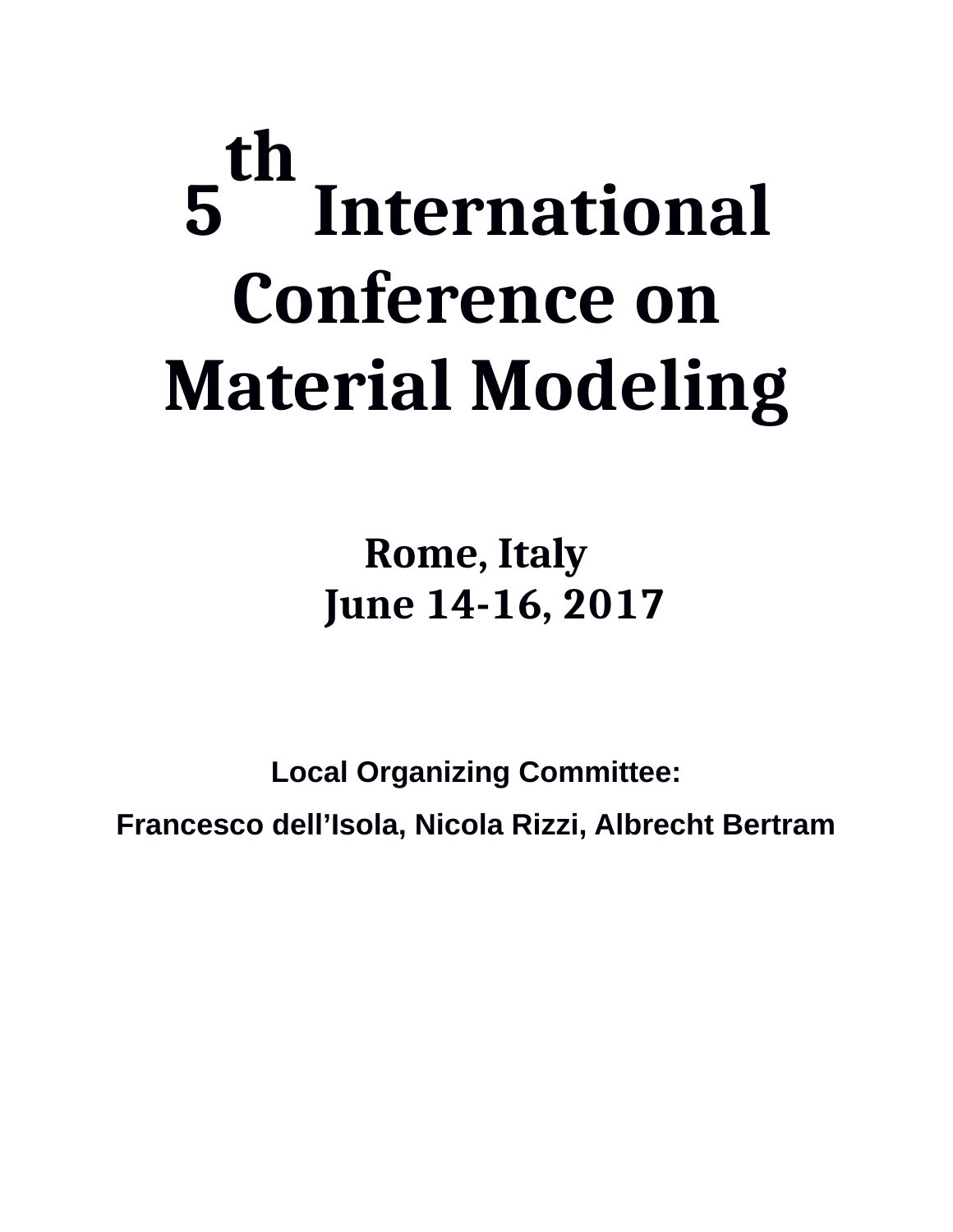#### **Scientific Committee:**

Douglas J. Bammann, Mississippi State Univ.,USA Frederic Barlat, Pohang University of Science and Technology, Korea Albrecht Bertram, University of Magdeburg, Germany Pawel Dluzewski, Institute of Fundamental Technological Research PAN, Warsaw, Poland Fionn Dunne, Imperial College London, UK Yuri Estrin, Monash University, Melbourne, Australia Samuel Forest, Mines ParisTech, Paris, France Alexander Freidin, Russian Academy of Sciences, St. Petersburg, Russia Marc Geers, Eindhoven University of Technology, The Netherlands Sanjay Govindjee, University of California, Berkeley, USA Istvan Groma, Eötvös Univ., Budapest, Hungary Francesco dell'Isola, Università di Roma La Sapienza, Italy Mitsutoshi Kuroda, Yamagata University, Japan Dave McDowell, Georgia Institute of Technology, USA Karol Miller, University of Western Australia, Perth Roberto Paroni, University di Sassari, Alghero, Italy Arun Srinivasa, Texas A&M University, College Station, USA Srinivasan M. Sivakumar, Indian Institute of Technology, Madras, India Bob Svendsen, RWTH Aachen Univ., Germany George Voyiadjis, Lousiana State University, USA Quan-Shui Zheng, Tsinghua Univ., Beijing, China.

### **Local Scientific Committee :**

Francesco dell'Isola (SAPIENZA Università di Roma, Italy, M&MoCS Center, University of L'Aquila) Alessandro Della Corte (SAPIENZA Università di Roma, Italy) Ivan Giorgio (SAPIENZA Università di Roma, Italy) Olivier Millet (Universitè de La Rochelle, France) Nicola Luigi Rizzi (University ROMA TRE, Italy) Daria Scerrato (M&MoCS Center, University of L'Aquila) Patrizia Trovalusci (SAPIENZA Università di Roma, Italy)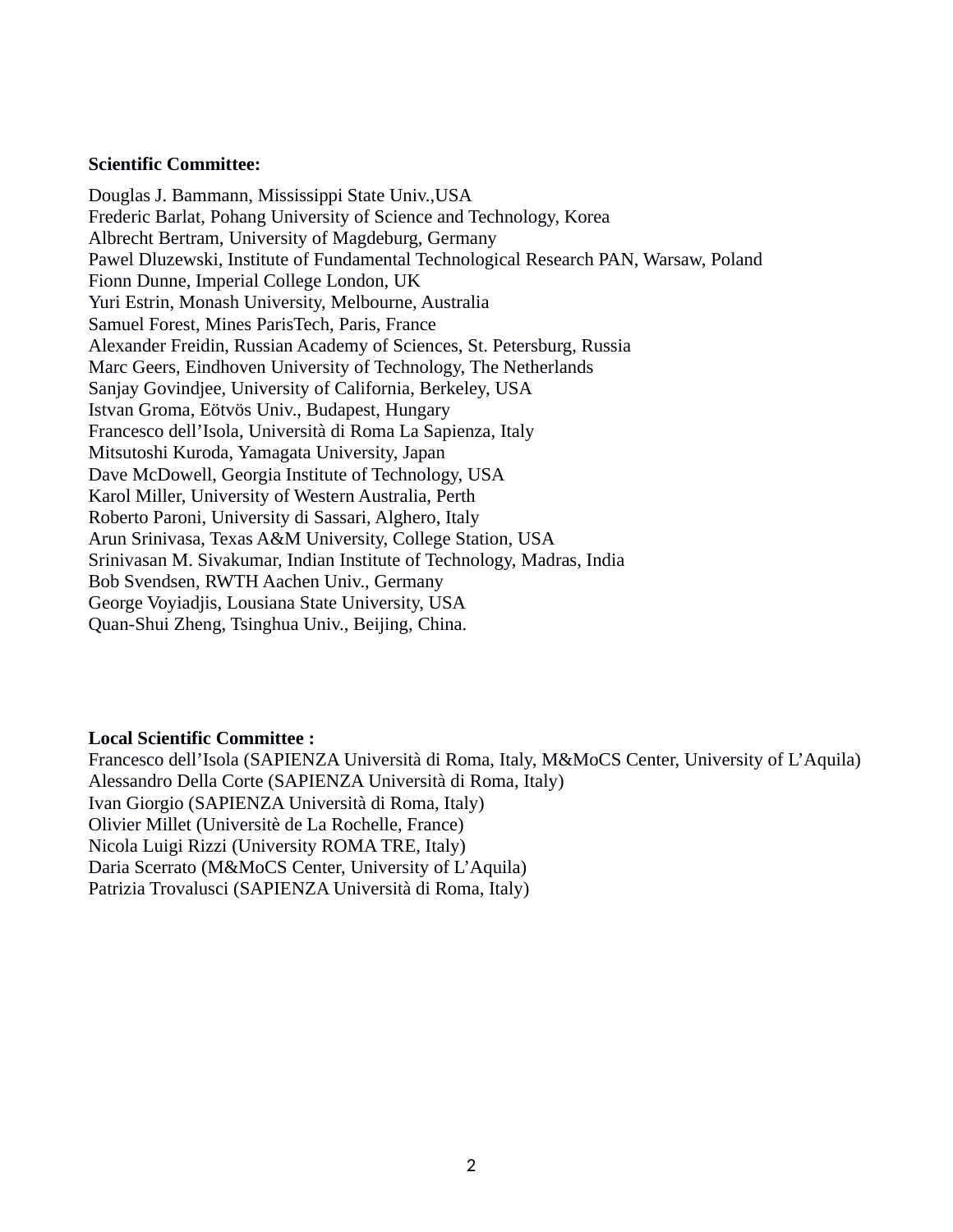### **Schedule**

**Tuesday, 13 June**  18:00 – 19:30 Registration and Check-in Address: Palazzo Argiletum, via della Madona dei Monti 40, Rione Monti, Roma

**Friday, 16 June** 

19:00 – 21:00 Banquet Address: Palazzo Argiletum, via della Madona dei Monti 40, Rione Monti, Roma

### **Wednesday, 14 June Room: Laura Attavanti**

#### **Session 1: 9:00–12:30 – Nonlinear Elasticity and Viscoelasticity**

*Chairs: Joern Ihlemann and Francesco dell'Isola*

| $9:00 - 9:25$   | S. Gelke and J. Ihlemann, A uniaxial model for the inelastic behaviour of rubber and generalization<br>for finite element application                    |
|-----------------|----------------------------------------------------------------------------------------------------------------------------------------------------------|
| $9:30 - 9:55$   | S. A. Chester, Electro-mechanical modeling of dielectric viscoelastomers                                                                                 |
| $10:00 - 10:25$ | M. Lobos, T. Böhlke, Representation of Hashin-Shtrikman bounds in terms of texture coefficients for<br>arbitrarily anisotropic polycrystalline materials |
| $10:30 - 10:55$ | M. W. Lewis, A simplified Mullins effect model and its application to a mechanical constitutive model<br>for compressible foamed rubber                  |
| $11:00 - 11:30$ | Coffee break                                                                                                                                             |
| $11:30 - 11:55$ | S. Klinge, Micromechanical and multiscale modeling of strain-induced crystallization in polymers                                                         |
| $12:00 - 12:25$ | J. Plagge, Modeling time- and temperature dependent nonlinear response of filled rubbers based on<br>physical principles                                 |

#### **Session 2: 12:30–17:00 – Atomistic to Continuum Transitions** *Chair: Luca Placidi*

| $12:30 - 12:55$ | A. Kalteis, Investigation of the mechanical properties of TPU on molecular and micro scale                                                                                 |
|-----------------|----------------------------------------------------------------------------------------------------------------------------------------------------------------------------|
| $13:00 - 13:25$ | <u>I. Zubko, discrete atomistic analysis of damage formation: material density gradient as internal</u><br>degree of freedom                                               |
| $13:30 - 15:00$ | Lunch                                                                                                                                                                      |
| $15:00 - 15:25$ | R. Renou, Modelling glass behaviour under shock loading conditions with molecular simulations                                                                              |
| $15:30 - 15:55$ | M.Poluektov, G. Kreiss, O. Eriksson, Coupling atomistic and continuum modelling of magnetism                                                                               |
| $16:00 - 16:30$ | Coffee break                                                                                                                                                               |
| $16:30 - 16:55$ | A.Rida, E.Rouhaud, A.Makke, M.Micoulaut, <i>Grain size dependence of the mechanical properties of</i><br>nanocrystalline alpha titanium investigated by Molecular Dynamics |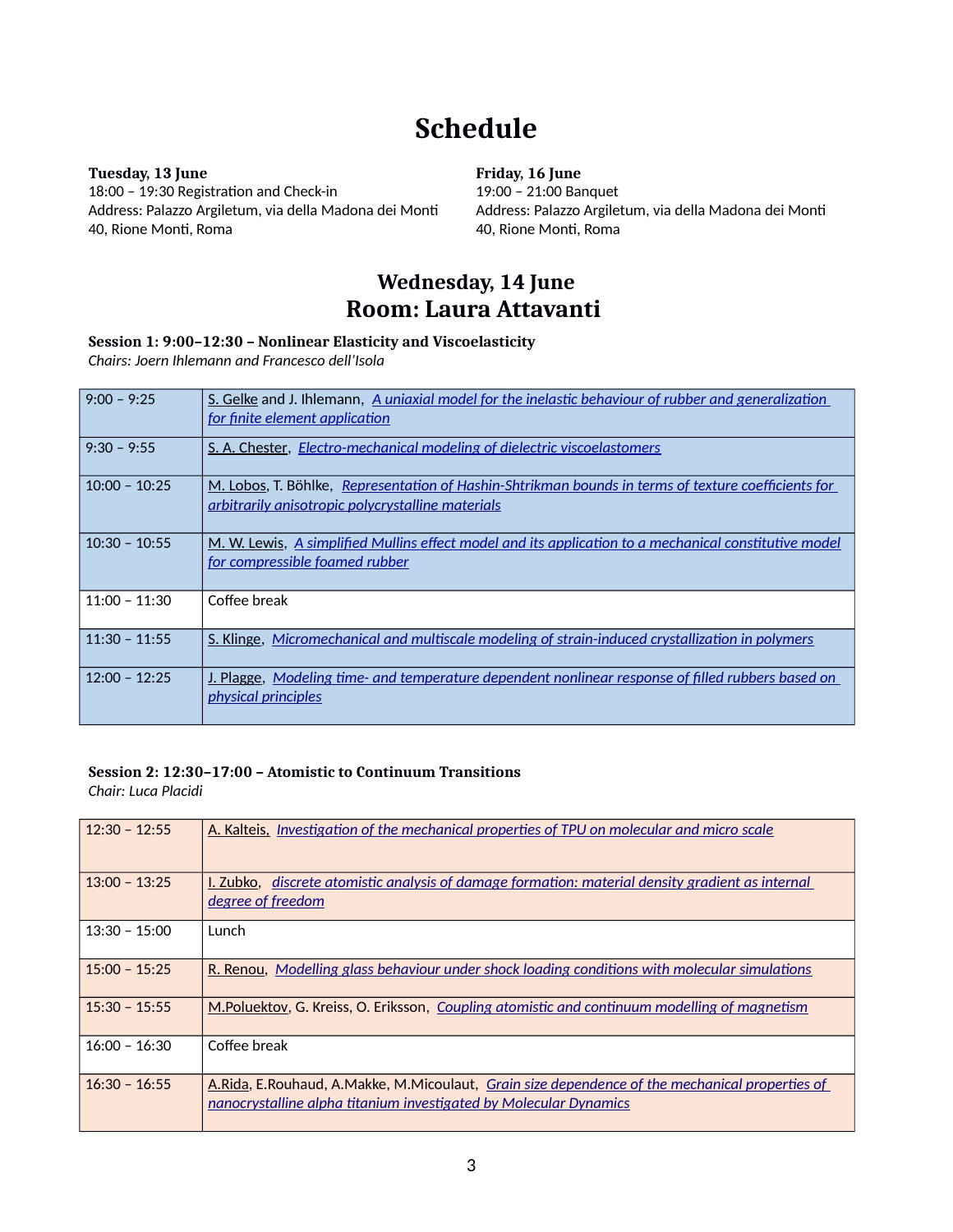### **Wednesday, 14 June Room: Giovan Battista Falda**

**Session 3: 9:00–12:00 – Plasticity, Viscoplasticity and Flow in Porous Media** *Chairs: Albrecht Bertram and Frederic Barlat*

| $9:00 - 9:25$   | J. Boudet, <u>F. Auslender,</u> M. Bornert, Y. Lapusta, <u>Incremental stationary variational estimates for the</u><br>prediction of the effective and local responses in elasto-(visco)plastic composites with isotropic<br><u>hardening</u> |
|-----------------|-----------------------------------------------------------------------------------------------------------------------------------------------------------------------------------------------------------------------------------------------|
| $9:30 - 9:55$   | <u>K. Heiduschke, On the multiplicative logarithmic strain space formulation</u>                                                                                                                                                              |
| $10:00 - 10:25$ | M.A. Martinez Page,S. Hartmann, Constitutive modeling of the thermo-mechanical behavior of a<br>zinc die-casting alloy                                                                                                                        |
| $10:30 - 10:55$ | <u>S. Lhadi, An affine elastic-viscoplastic self-consistent model to study incompatibility stresses in near</u><br><u>beta-Ti alloys</u>                                                                                                      |
| $11:00 - 11:30$ | Coffee break                                                                                                                                                                                                                                  |
| $11:30 - 11:55$ | A. Ask, Coupling crystal plasticity and phase field approaches through the evolution of crystalline<br>orientation                                                                                                                            |
| $11:30 - 11:55$ | A.P.S. Selvadurai,Mechanics of fluid-saturated hyperelastic materials                                                                                                                                                                         |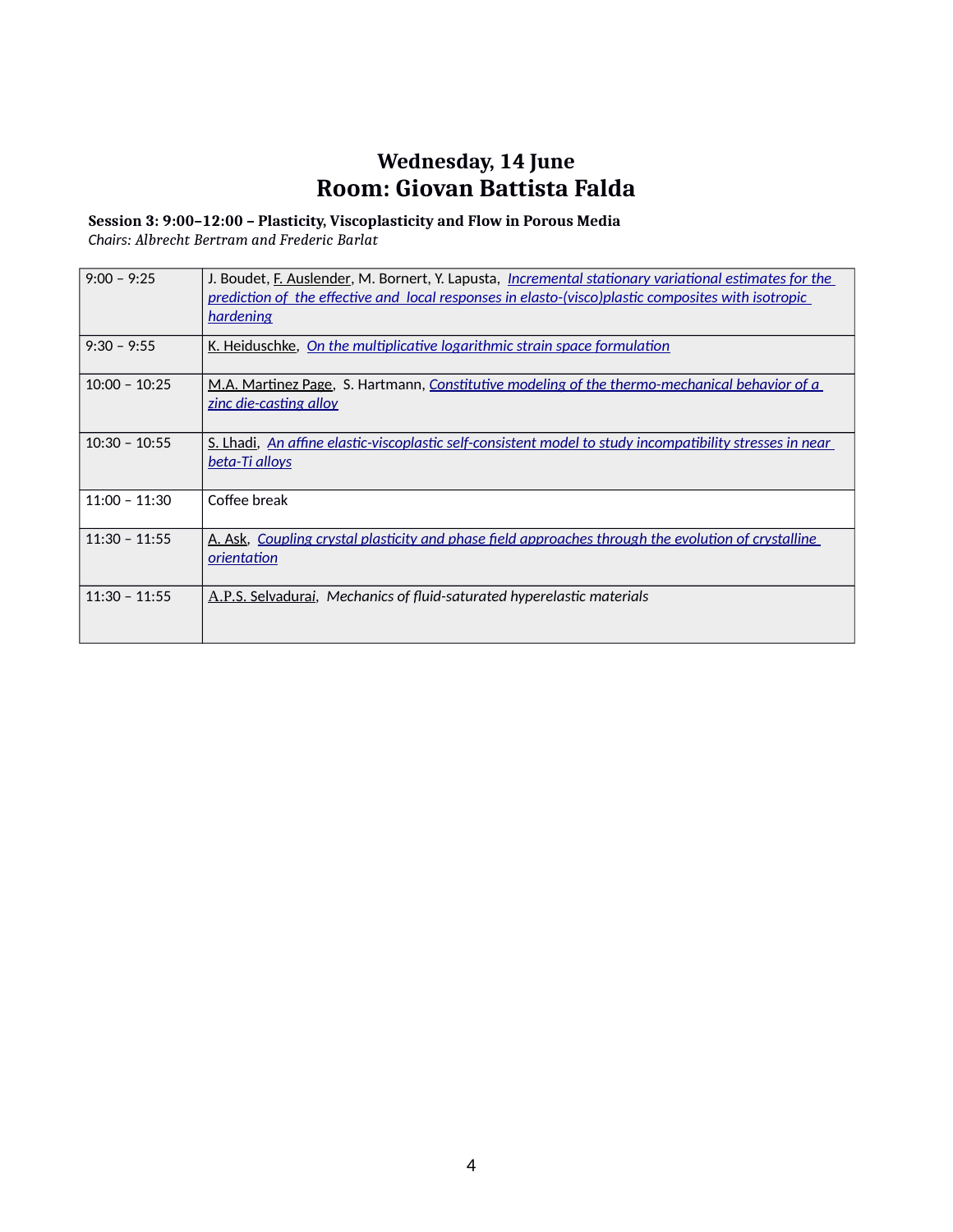### **Wednesday, 14 June Room: Urbano VIII**

### **Session 8: 9:00–12:30 – Phase and Chemically Transforming Materials**

*Chairs: Valery Levitas and Alexander B. Freidin*

| $9:00 - 9:25$   | P. Srinivasan, L. Nicola, A. Simone, <i>Phase transformations in NiTi bicrystals: a molecular dynamics</i><br>simulation study |
|-----------------|--------------------------------------------------------------------------------------------------------------------------------|
| $9:30 - 9:55$   | S. Stupkiewicz, K. Tůma, H. Petryk, Rate-independent dissipation in phase-field modelling of<br>martensitic transformations    |
| $10:00 - 10:25$ | U. Muehlich, Reaction-diffusion model for oxidative ageing of bitumen                                                          |
| $10:30 - 10:55$ | Role of elasticity in the spatial arrangement of precipitates in single-crystal superalloys<br>M. Degeiter,                    |
| $11:00 - 11:30$ | Coffee break                                                                                                                   |
| $11:30 - 11:55$ | B. Appolaire, Role of mechanics on diffusive phase transformations investigated by phase field<br>models                       |
| $12:00 - 12:25$ | J.Qu, Two-stage vs. multi-phase lithiation kinetics in silicon                                                                 |

#### **Session 4: 12:30–17:30 – Gradient Materials**

*Chairs: Samuel Forest and Geralf Hütter*

| $12:30 - 12:55$ | Regularization operators at finite deformations. Application to strain localization in single<br>S. Forest,<br>crystals                     |
|-----------------|---------------------------------------------------------------------------------------------------------------------------------------------|
| $13:00 - 13:25$ | <u>G. Hütter, Micromorphic homogenization and its application to a model of ductile damage</u>                                              |
| $13:30 - 15:00$ | Lunch                                                                                                                                       |
| $15:00 - 15:25$ | G. Rosi, N. Auffray, L. Placidi, On the validity domain of strain gradient models                                                           |
| $15:30 - 15:55$ | J. Sorić, F. Putar, T. Lesičar, Z. Tonković, An approach to damage modeling in heterogeneous materials<br>using strain gradient formulation |
| $16:00 - 16:30$ | Coffee break                                                                                                                                |
| $16:30 - 16:55$ | A. Prahs, T. Böhlke, Constitutive modeling of grain boundaries within gradient plasticity theory                                            |
| $17:00 - 17:25$ | A. Bertram, J. C. Reiher, Finite third-order elasticity and plasticity                                                                      |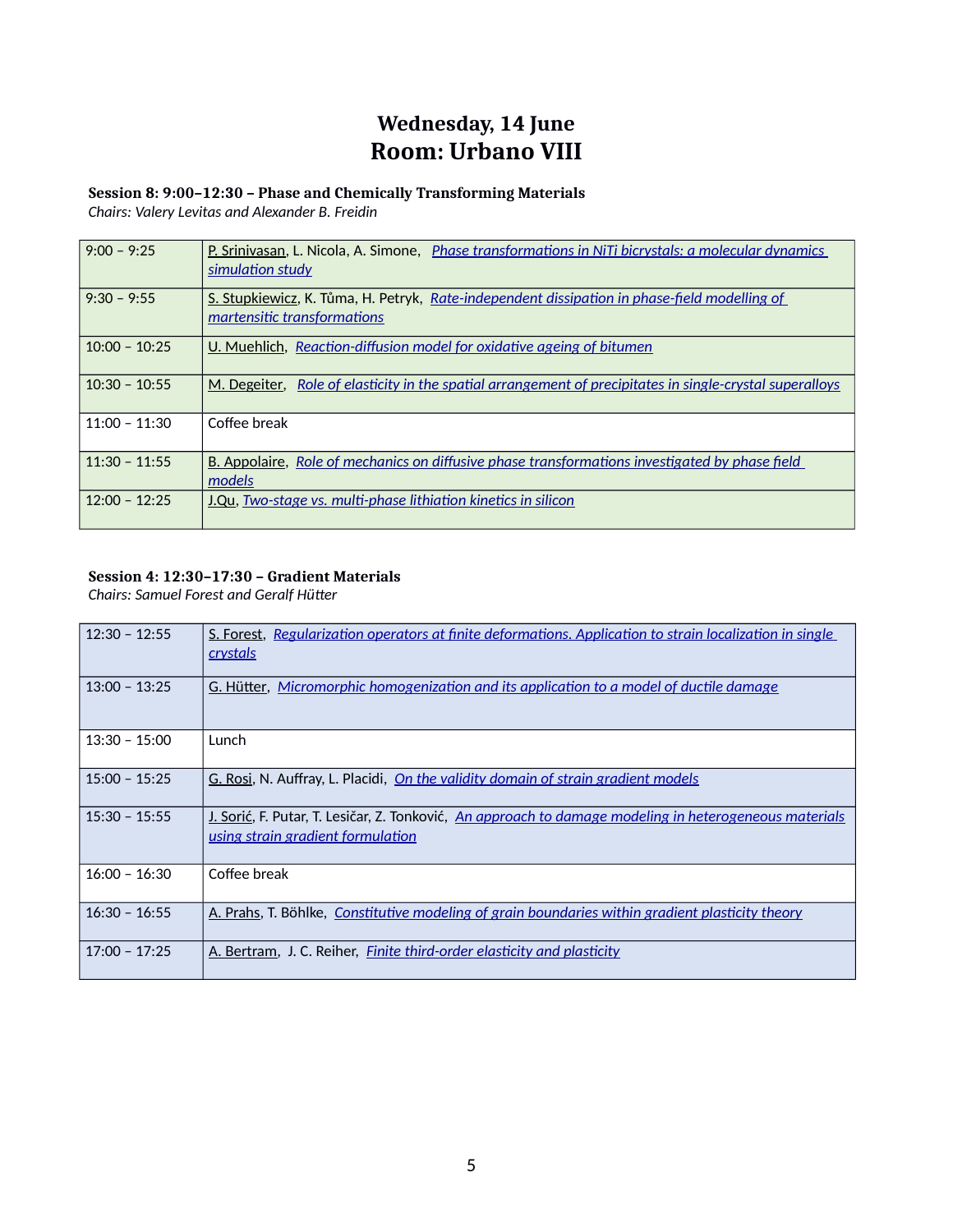### **Wednesday, 14 June Room: Gaspare De Vecchi**

### **Session 11: 9:00–12:30 – Creep, Damage, Fracture, and Fatigue**

*Chairs: Fionn Dunne and Rolf Mahnken*

| $9:00 - 9:25$   | Z. Zebang, Investigation of slip transfer across grain boundaries with application to cold dwell facet<br>fatigue                                                                                                                                      |
|-----------------|--------------------------------------------------------------------------------------------------------------------------------------------------------------------------------------------------------------------------------------------------------|
| $9:30 - 9:55$   | B.A. Behrens, A. Bouguecha, C. Bonk, H. Schulze, Experimental and finite element analysis concerning<br>the forming and failure behaviour of symmetric hybrid structures consisting of two sheet metal outer<br><u>layers and a thermoplastic core</u> |
| $10:00 - 10:25$ | J.A.W. van Dommelen, A. Mannheim, M.G.D. Geers, Multi-scale modelling of structure evolution in<br>tungsten under irradiation and heat loads                                                                                                           |
| $10:30 - 10:55$ | W. David, Crack-grain boundary interactions in zirconium investigated using stored energy methods                                                                                                                                                      |
| $11:00 - 11:30$ | Coffee break                                                                                                                                                                                                                                           |
| $11:30 - 11:55$ | <u>F. Dunne, Multiscale modelling of temperature-dependent dwell fatigue in titanium alloys</u>                                                                                                                                                        |
| $12:00 - 12:25$ | M.R. Daymond Impact of irradiation and temperature on deformation of a zirconium alloy                                                                                                                                                                 |

#### **Session 5: 12:30–17:30 – Generalised Materials**

*Chairs: Francesco dell'Isola and Victor Eremeyev*

| $12:30 - 12:55$ | <u>F. dell'Isola, Pantographic lattices as an example of higher gradient continua: heuristic vs rigorous</u><br>homogenisation, macroscopic vs microscopic models, experimental and numerical examples of<br>equilibrium and motion |
|-----------------|-------------------------------------------------------------------------------------------------------------------------------------------------------------------------------------------------------------------------------------|
| $13:00 - 13:25$ | <u>V. A. Eremeyev, On effective surface elastic moduli for media with surface stresses</u>                                                                                                                                          |
| $13:30 - 15:00$ | Lunch                                                                                                                                                                                                                               |
| $15:00 - 15:25$ | <u>Derivation of some interface models with microstructure by means of an asymptotic</u><br>M. Serpilli,<br><b>analysis</b>                                                                                                         |
| $15:30 - 15:55$ | T. G. Zielinski, Material modelling and experimental verification of wave propagation and absorption<br>in periodic structures of pores of single or various sizes                                                                  |
| $16:00 - 16:30$ | Coffee break                                                                                                                                                                                                                        |
| $16:30 - 16:55$ | M. Ameen, O. Rokos, R. Peerlings, M. Geers, Size effects in periodic materials with low scale<br>separation                                                                                                                         |
| $17:00 - 17:25$ | A. Rege, M. Itskov, Meso-scale modeling of polysaccharidic aerogels                                                                                                                                                                 |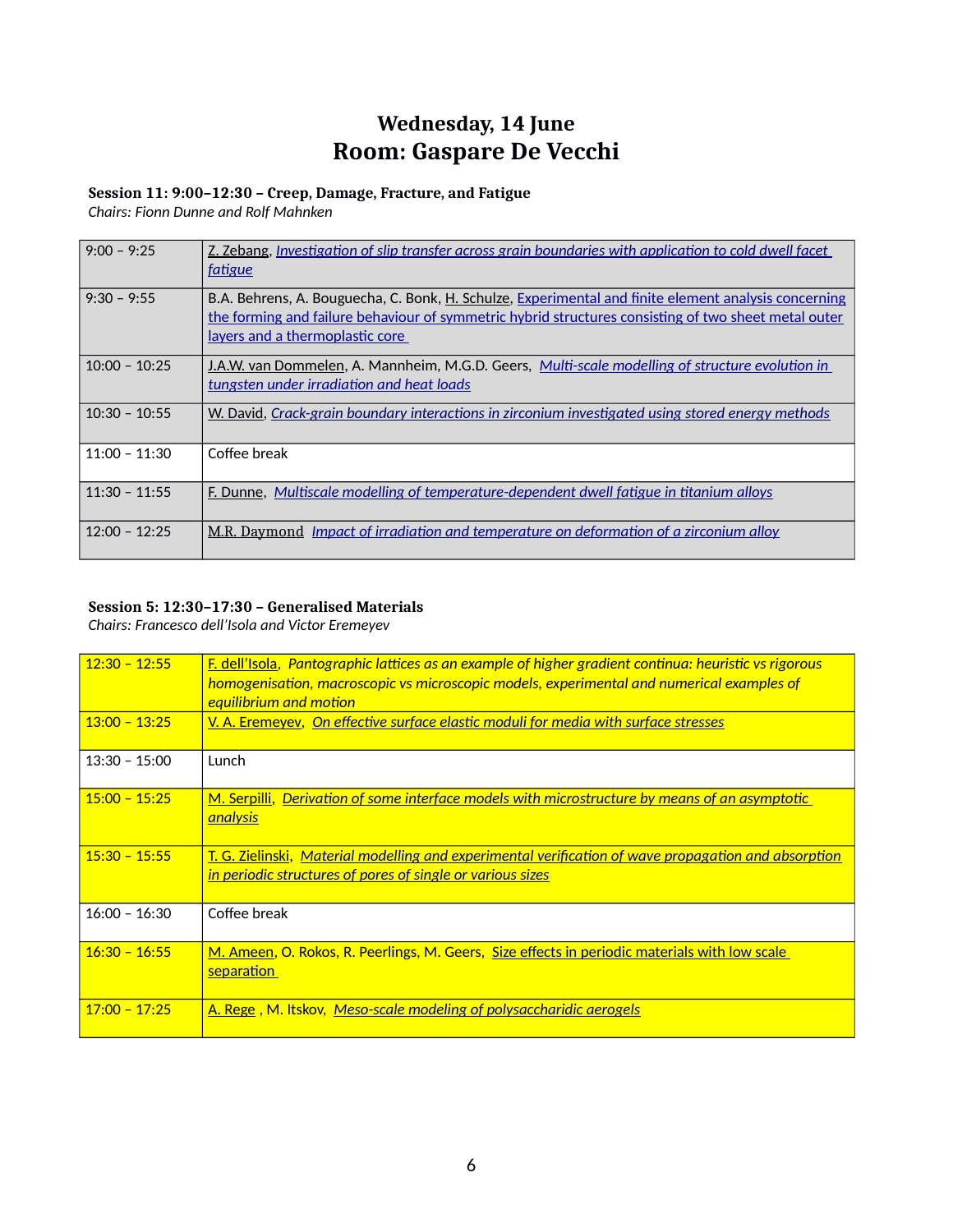### **Thursday, 15 June Room: Laura Attavanti**

#### **Session 1: 9:00–13:30 – Nonlinear Elasticity and Viscoelasticity**

*Chairs: Joern Ihlemann and Francesco dell'Isola*

| $9:00 - 9:25$   | N. H. Kröger, A review on finite thermo-viscoelasticity models applied for adhesive tapes                                                                      |
|-----------------|----------------------------------------------------------------------------------------------------------------------------------------------------------------|
| $9:30 - 9:55$   | R. Landgraf, J. Ihlemann Constitutive modeling and finite element simulation of curing phenomena in<br><u>polymeric materials</u>                              |
| $10:00 - 10:25$ | M. Svanadze, On the theory of elasticity for materials with a triple porosity structure                                                                        |
| $10:30 - 10:55$ | Z. P. Wang, L. H. Poh, J. Dirrenberger, Y. Zhu, S. Forest, Designing smoothed petal auxetic structures<br>using isogeometric shape optimization                |
| $11:00 - 11:30$ | Coffee break and Poster session*                                                                                                                               |
| $11:30 - 11:55$ | A. Berezovski, Microelasticity as internal variable theory                                                                                                     |
| $12:00 - 12:25$ | T. Kojima, Influence of filler dispersion on mechanical behavior with large scale coarse-grained<br><u>molecular dynamics simulation</u>                       |
| $12:30 - 12:55$ | I. Choucair, E. Rouhaud, B. Panicaud, R. Kerner, <i>A four dimensional formalism encompassing Eulerian</i><br>and Lagrangean approaches to constitutive models |
| $13:00 - 13:25$ | <u>I.Yu. Zubko, material spin of two-dimensional medium for rate-type orthotropic finite-strain elasticity</u>                                                 |
| $13:30 - 15:00$ | Lunch                                                                                                                                                          |

### **Session 10: 15:00–17:30 – Experimental Identification and Material Characterization**

*Chairs: Victor Eremeyev and Matti Ristinmaa*

| $15:00 - 15:25$ | L. Kehrer, P. Pinter, T. Böhlke, Homogenization techniques. Effective thermoelastic material<br>properties and experimental investigations of pure and fiber reinforced UPPH |
|-----------------|------------------------------------------------------------------------------------------------------------------------------------------------------------------------------|
| $15:30 - 15:55$ | G. Ganzosch, 3D-Measurements on 3D-deformation on pantpgraphic structures                                                                                                    |
| $16:00 - 16:30$ | Coffee break                                                                                                                                                                 |
| $16:30 - 16:55$ | T. Reppel, Experimental determination of elastic and inelastic properties of unmanufactured and<br>printed ninjaflex                                                         |
| $17:00 - 17:25$ | J. Engqvist, M. Ristinmaa, M. Wallin, S. Hall, T. Plivelic, Polymer deformation measurements and<br>modelling on multiple scales: X-ray scattering, DIC and in-situ loading  |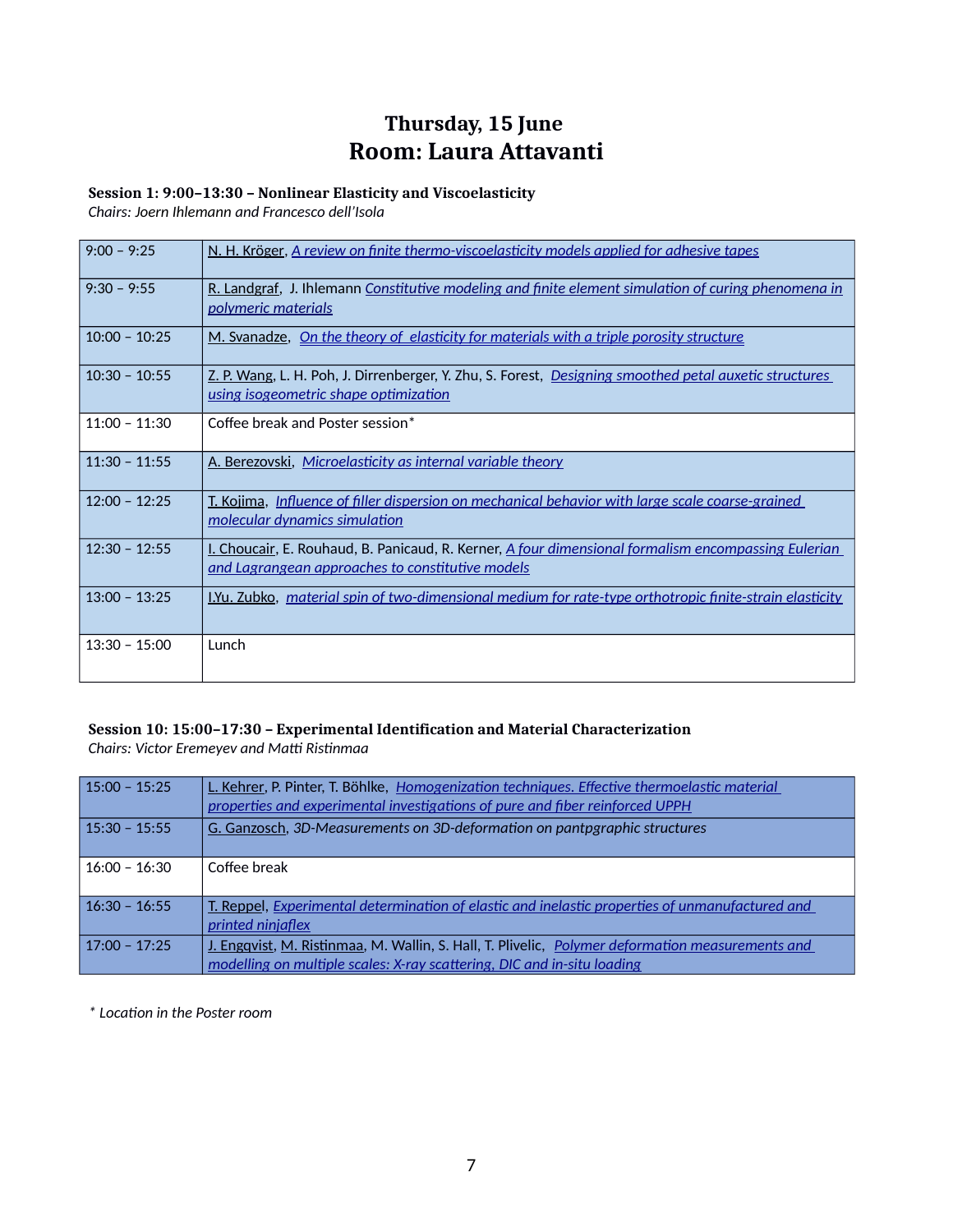### **Thursday, 15 June Room: Urbano VIII**

### **Session 3: 9:00–12:30 – Plasticity, Viscoplasticity and Flow in Porous Media**

*Chairs: Albrecht Bertram and Frederic Barlat*

| $9:00 - 9:25$   | H. Chowdhury, Critical stress estimation of al-rich ti-61.8% at al with superstructures by crystal<br>plasticity modeling of anisotropy                                 |
|-----------------|-------------------------------------------------------------------------------------------------------------------------------------------------------------------------|
| $9:30 - 9:55$   | F. Roters, S. L. Wong, P. Shanthraj, M. Diehl, D. Raabe, <i>Thermo-mechanically coupled simulation of</i><br>high manganese TRIP/TWIP steel                             |
| $10:00 - 10:25$ | P.S. Volegov, Mathematical model of crystal lattices rotations with description of grain<br>boundaries structure and grain fragmentation in severe plastic deformations |
| $10:30 - 10:55$ | F. Barlat, Simplified representations of multiaxial test results in plasticity                                                                                          |
| $11:00 - 11:30$ | Coffee break and Poster session*                                                                                                                                        |
| $11:30 - 11:55$ | R. Kießling, J. Ihlemann Material modelling based on directly connected rheological elements:<br>Application to the components of an intrinsic hybrid composite         |
| $12:00 - 12:25$ | Y. Tadano, S. Takeshi, Deformation twinning modeling considering volume fractions of multiple<br>twinning systems                                                       |

#### **Session 11: 12:30–17:30 – Creep, Damage, Fracture, and Fatigue**

*Chairs: Fionn Dunne and Rolf Mahnken*

| $12:30 - 12:55$ | H. Bargaoui, F. Azzouz, G. Cailletaud, D. Thibault, <i>Thermomechanical behavior modeling of resin</i><br><u>bonded foundry sand cores during casting</u> |
|-----------------|-----------------------------------------------------------------------------------------------------------------------------------------------------------|
| $13:00 - 13:25$ | C. Martin, Coupling X-ray nanotomography to discrete element simulations to model fracture of<br>porous ceramics                                          |
| $13:30 - 15:00$ | Lunch                                                                                                                                                     |
| $15:00 - 15:25$ | C. Bo, Microstructurally-sensitive fatigue crack nucleation in Ni-based alloys                                                                            |
| $15:30 - 15:55$ | L. Poggenpohl, Damage modelling towards shear cutting of CFRP                                                                                             |
| $16:00 - 16:30$ | Coffee break and Poster session*                                                                                                                          |
| $16:30 - 16:55$ | T. Gentieu, Influence of cohesive zone parameters on the failure of particle reinforced composite<br>materials                                            |
| $17:00 - 17:25$ | <u>Z. Jiangiang, Self-consistent modeling of the mechanical behavior of an austenitic stainless steel</u><br>under low cycle fatigue loading              |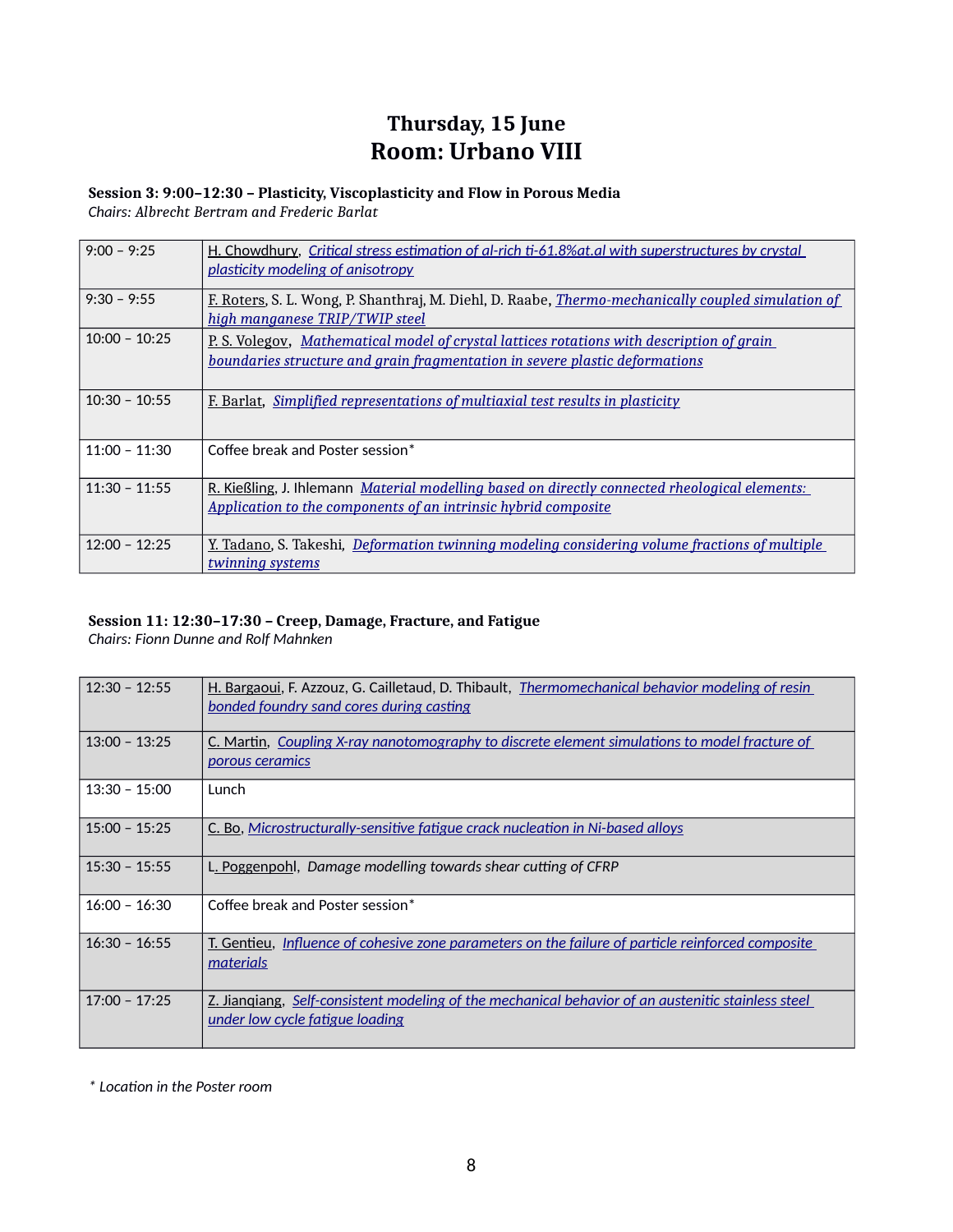### **Thursday, 15 June Room: Giovan Battista Falda**

### **Session 4: 9:00–12:30 – Gradient Materials**

*Chairs: Samuel Forest and Geralf Hütter*

| $9:00 - 9:25$   | R. Mahnken, The concept of generalized stresses with applications to three model scenarios                                                                       |
|-----------------|------------------------------------------------------------------------------------------------------------------------------------------------------------------|
| $9:30 - 9:55$   | A. Madeo, G. Barbagallo, M. V. d'Agostino, A. Aivaliotis, P. Neff, Dispersion and band-gaps in<br>micromorphic media and metamaterials                           |
| $10:00 - 10:25$ | M. V. D'Agostino, G. Barbagallo, A. Aivaliotis, P. Neff, A. Madeo, <i>Transparent relaxed micromorphic</i><br>description of anisotropy in metamaterials         |
| $10:30 - 10:55$ | G. Barbagallo, M. V. D'Agostino, A. Daouadji, S. Belouettar, P. Boisse, A. Madeo, Fibrous composite<br>reinforcements as second gradient materials               |
| $11:00 - 11:30$ | Coffee break and Poster session*                                                                                                                                 |
| $11:30 - 11:55$ | S. Wulfinghoff, A generalized cohesive zone model and a grain boundary yield criterion for<br>gradient plasticity without application of virtual power arguments |
| $12:00 - 12:25$ | S. Khakalo, J. Niiranen, <i>Strain gradient elasticity theory for modeling 2D and 3D lattice structures:</i><br>size-dependent mechanical response               |

#### **Session 8: 12:30–17:30 – Phase and Chemically Transforming Materials**

*Chairs: Valery Levitas and Alexander B. Freidin*

| $12:30 - 12:55$ | M. Budnitzki, A phasefield approach to tetragonal-to-monoclinic transitions in MgO partially<br>stabilized zirconia            |
|-----------------|--------------------------------------------------------------------------------------------------------------------------------|
| $13:00 - 13:25$ | A. Freidin, Equilibrium two-phase microstructures against optimal composite                                                    |
| $13:30 - 15:00$ | Lunch                                                                                                                          |
| $15:00 - 15:25$ | Y. Grabovsky, Lower bounds on the binodal via jump sets                                                                        |
| $15:30 - 15:55$ | C. Lexcellent, D. Vigoureux, J-M. Vigoureux, Pressure in a tank associated with water-ice phase<br>transformation              |
| $16:00 - 16:30$ | Coffee break and Poster session*                                                                                               |
| $16:30 - 16:55$ | <u>V. I. Levitas, Phase field approach to martensitic phase transformations, dislocations, and their</u><br><i>interaction</i> |
| $17:00 - 17:25$ | O.Naimark, Defect induced structural-scaling transitions in materials                                                          |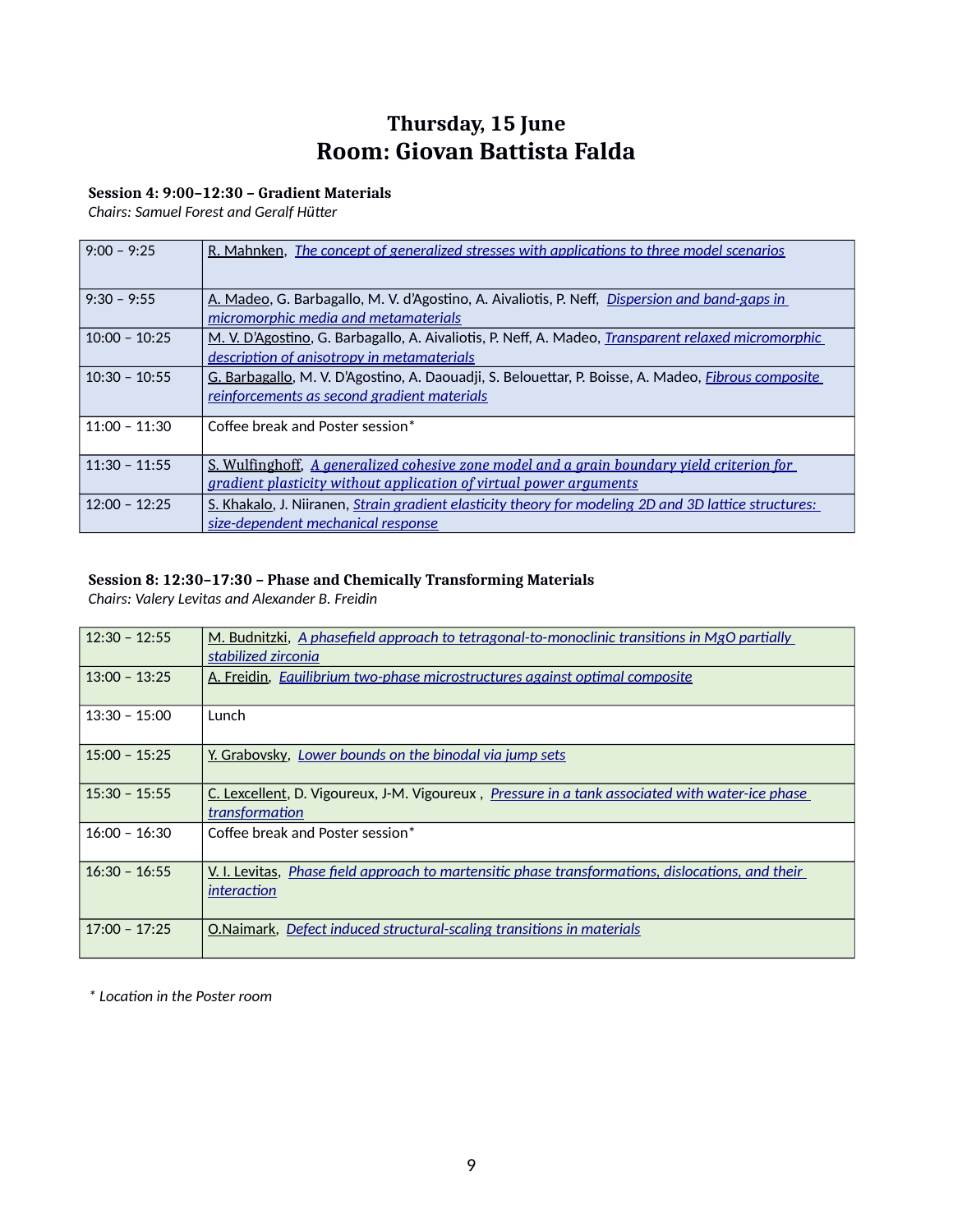### **Thursday, 15 June Room: Gaspare De Vecchi**

### **Session 6: 9:00–13:00 – Dislocation Mechanics**

*Chairs: Khanh Chau Le and Stephane Berbenni*

| $9:00 - 9:25$   | <u>K. Chau Le, Formation of grain boundaries during severe plastic deformation</u>                                                   |
|-----------------|--------------------------------------------------------------------------------------------------------------------------------------|
| $9:30 - 9:55$   | Y. Xiang, Dislocation climb in discrete dislocation dynamics                                                                         |
| $10:00 - 10:25$ | <b>I. Groma, Dislocation patterning in a 2D continuum theory of dislocations</b>                                                     |
| $10:30 - 10:55$ | <u>S. Berbenni, Field dislocation and disclination mechanics for heterogeneous materials: a discrete</u><br>Fourier transform method |
| $11:00 - 11:30$ | Coffee break and Poster session*                                                                                                     |
| $11:30 - 11:55$ | <u>T. Záležák, A numerical simulation of a tensile test of ODS alloys using 3D discrete dislocation</u><br>dynamics                  |
| $12:00 - 12:25$ | <u>P. Neff, Rate-independent gradient plasticity with isotropic hardening and plastic spin</u>                                       |
| $12:30 - 12:55$ | A.L. Kolesnikova and A.E. Romanov, Defects in 2D and 3D crystals: classification, elastic fields and<br>energies                     |

#### **Session 5: 13:00–17:30– Generalised Materials**

*Chairs: Francesco dell'Isola and Victor Eremeyev*

| $13:00 - 13:25$ | L. Placidi, F.dell'Isola, E. Barchiesi, Internal strain energy of a homogenized 1D continuum non-linear<br>model for the description of "pantographic beams"             |
|-----------------|--------------------------------------------------------------------------------------------------------------------------------------------------------------------------|
| $13:30 - 15:00$ | Lunch.                                                                                                                                                                   |
| $15:00 - 15:25$ | E. Barchiesi, L. Placidi, F. dell'Isola, A numerical comparison between the (quasi-)inextensible<br>pantographic beam model and the geometrically nonlinear Euler model  |
| $15:30 - 15:55$ | J.L. Dequiedt, R. Madec, C. Denoual, Slip system interactions in FCC single crystals: system selection<br>and segregation for local and non-local constitutive behavior. |
| $16:00 - 16:30$ | Coffee break and Poster session*                                                                                                                                         |
| $16:30 - 16:55$ | M. Cuomo, Continuum model of microstructure induced softening for metamaterials                                                                                          |
| $17:00 - 17:30$ | ML. De Bellis, P. Trovalusci, R. Masiani, Modeling of random particle composites via a three-scale<br>discrete-continuous approach                                       |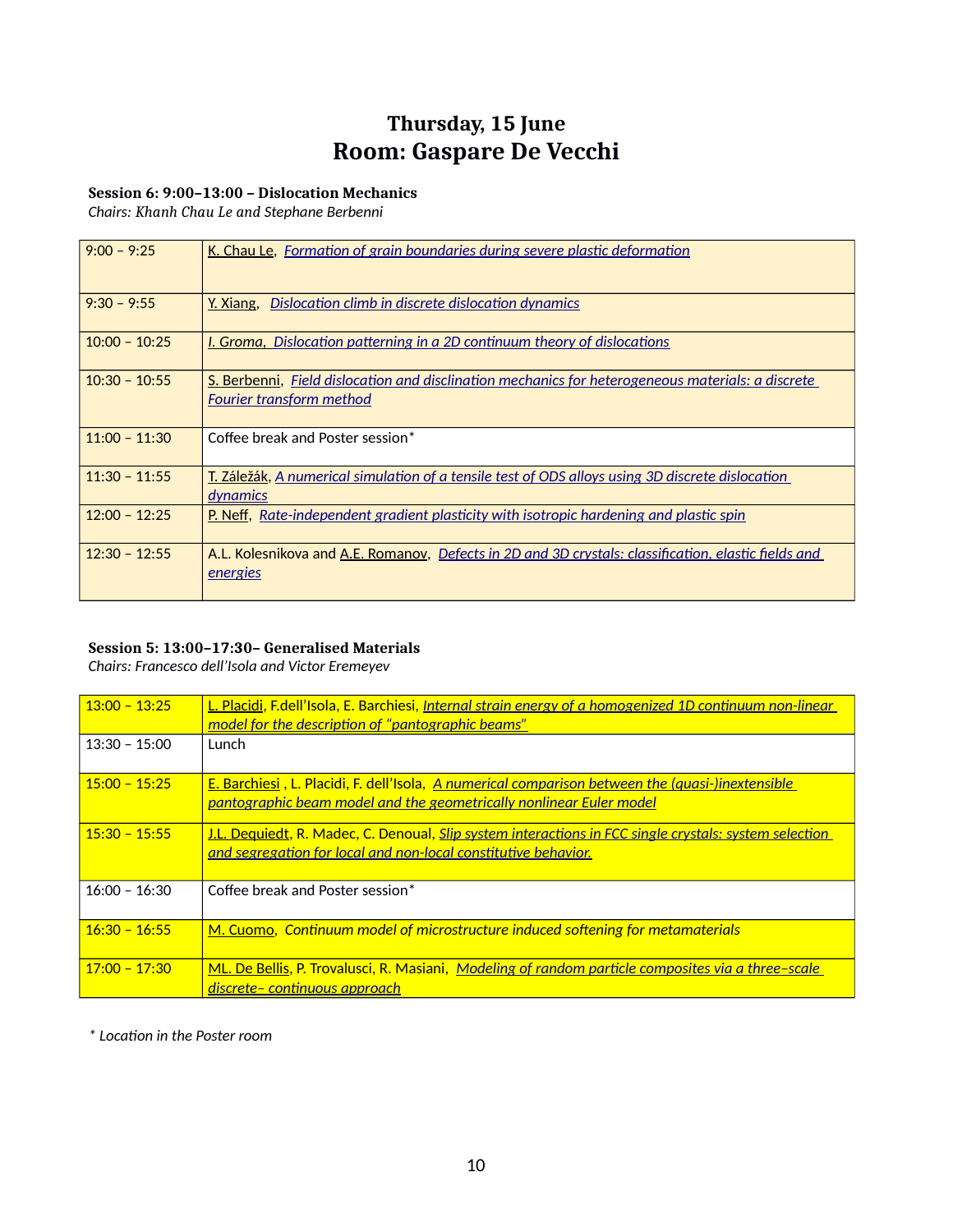### **Friday, 16 June Room: Gaspare De Vecchi**

### **Session 6: 9:00–13:30 – Dislocation Mechanics**

*Chairs: Khanh Chau Le and Stephane Berbenni*

| $9:00 - 9:25$   | G. Jurczak, M. Maździarz, P. Dłużewski, Finite element modelling of threading dislocation effect on<br>GaN/AIN quantum dot                                 |
|-----------------|------------------------------------------------------------------------------------------------------------------------------------------------------------|
| $9:30 - 9:55$   | T. Hochrainer, Anisotropic and non-symmetric continuum dislocation dynamics                                                                                |
| $10:00 - 10:25$ | M. Zaiser, Interactions of phase and dislocation microstructure in continuum theories of dislocation<br>systems                                            |
| $10:30 - 10:55$ | A. Ruffini, <i>Phase-field model coupling dislocations and pores in FCC materials</i>                                                                      |
| $11:00 - 11:30$ | Coffee break                                                                                                                                               |
| $11:30 - 11:55$ | K. Schulz, Discrete-continuum transition: a discussion of the continuum limit                                                                              |
| $12:00 - 12:25$ | <b><u>F. Bormann, R. Peerlings, M. Geers, nanoscale study on dislocation-phase boundary interaction - a</u></b><br>Peierls-Nabarro finite element approach |
| $12:30 - 12:55$ | D. J. Bammann, A. Adetokunbo, Coupling dislocation based incompatibilities with continuum<br><u>damage</u>                                                 |
| $13:00 - 13:25$ | V. Berdichevsky, Crystal plasticity on a small time scale, slip avalanches, acoustic emission and the<br>stress-strain curve                               |
| $13:30 - 15:00$ | Lunch                                                                                                                                                      |

#### **Session 11: 15:00–17:30 – Creep, Damage, Fracture, and Fatigue**

*Chairs: Fionn Dunne and Rolf Mahnken*

| $15:00 - 15:25$ | V. de Rancourt, Numerical investigations of the failure behavior of Ti-6Al-4V homogeneous welded<br><i>joints</i>                                                 |
|-----------------|-------------------------------------------------------------------------------------------------------------------------------------------------------------------|
| $15:30 - 15:55$ | K. Saliya, B. Panicaud, C. Labergère, <i>Thermodynamics and multi-physical model for application to the</i><br>effect of corrosive environment on metallic alloys |
| $16:00 - 16:30$ | Coffee break                                                                                                                                                      |
| $16:30 - 16:55$ | F. Pereira, Fatigue lifetime prediction on single hole plates made of a cobalt base superalloy                                                                    |
| $17:00 - 17:25$ | M. Patel, D. S. Balint, M. R. Wenman, A. P. Sutton, Multiscale modelling of delayed hydride cracking:<br>hydrogen diffusion and hydride precipitation             |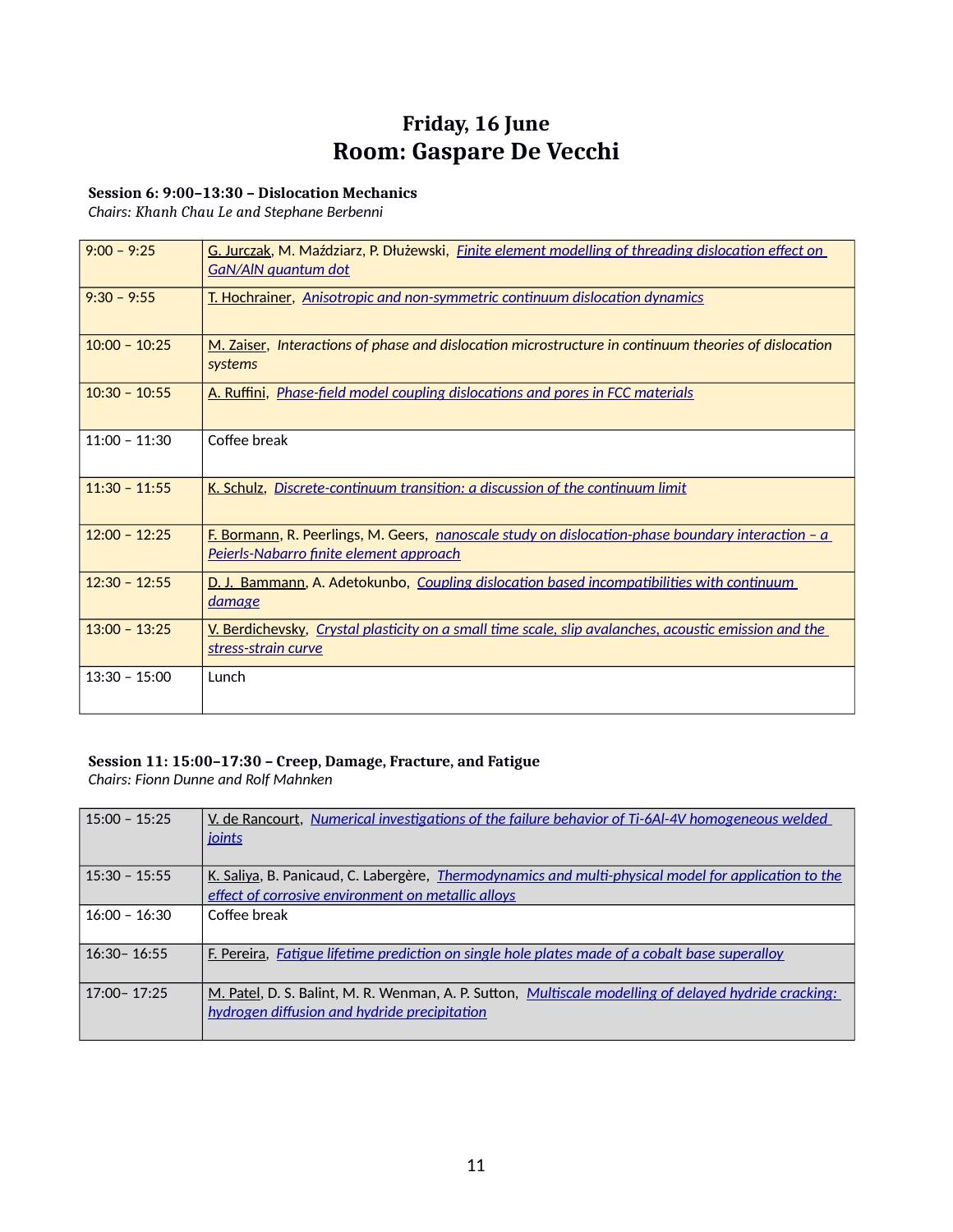### **Friday, 16 June Room: Laura Attavanti**

#### **Session 3: 9:00–16:00 – Plasticity, Viscoplasticity and Flow in Porous Media**

*Chairs: Albrecht Bertram and Frederic Barlat*

| $9:00 - 9:25$   | A. Shveykin, Large strain description in multilevel crystal plasticity models                                                                                                                    |
|-----------------|--------------------------------------------------------------------------------------------------------------------------------------------------------------------------------------------------|
| $9:30 - 9:55$   | N. S. Kondratev, P.V. Trusov, E.S. Makarevich, N.D. Nyashina, Dynamic recrystallization in the<br>multilevel crystal plasticity model                                                            |
| $10:00 - 10:25$ | J. Tabin, S. Błażej, Discontinuous plastic flow in NbTi/Cu                                                                                                                                       |
| $10:30 - 10:55$ | F. Baptiste, F. Barbe, C. Keller, Numerical description and experience-modelling comparisons of<br>bimodal grain size distribution alloys                                                        |
| $11:00 - 11:30$ | Coffee break                                                                                                                                                                                     |
| $11:30 - 11:55$ | M. Maziere, Finite element simulation of Piobert-Lüders-Hartmann bands in polycrystalline<br>aggregates                                                                                          |
| $12:00 - 12:25$ | S. Dj. Mesarovic, S. Forest, J. P. Jaric, Size-dependent energy of elastic-plastic crystals                                                                                                      |
| $12:30 - 12:55$ | L. Lacourt, S. Forest, D. Ryckelynck, S. Flouriot, V. de Rancourt, A. Thomas, Reduced order modelling<br>of the effect of pore depth on stress and strain fields in an elastic-plastic substrate |
| $13:00 - 13:25$ | L. Placidi, E. Barchiesi, A. Misra, A variational approach toward the derivation of Karush-Kuhn-Tucker<br>conditions for a novel 2D strain gradient damage model.                                |
| $13:30 - 15:00$ | Lunch                                                                                                                                                                                            |
| $15:00 - 15:25$ | E. Barchiesi, L. Placidi, A. Misra, Mesh-dependency, stress-strain curves and their regularization for<br>some benchmark problems in the setting of a new 2D strain gradient damage model.       |
| $15:30 - 15:55$ | O. Castelnau, Multiscale Modelling of the Effective Viscoplastic Behavior of Earth Mantle<br><b>Constituants</b>                                                                                 |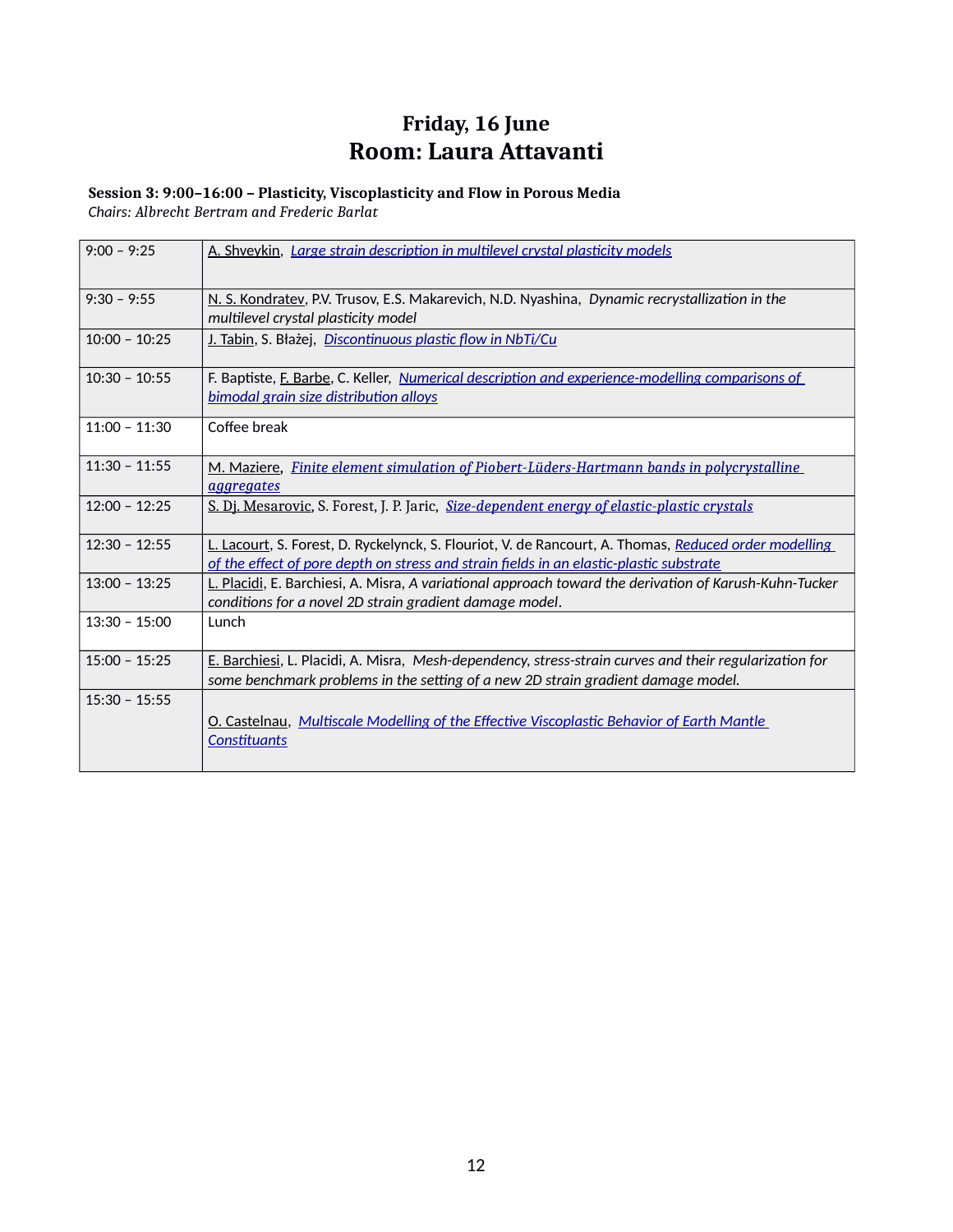### **Friday, 16 June Room: Urbano VIII**

#### **Session 4: 9:00–10:30 – Gradient Materials**

*Chairs: Samuel Forest and Geralf Hütter*

| $9:00 - 9:25$   | E. Diamantopoulou, An experimental-numerical study of the plastic flow localization based on a<br>generalized micromorphic formulation |
|-----------------|----------------------------------------------------------------------------------------------------------------------------------------|
| $9:30 - 9:55$   | H. Petryk, S. Stupkiewicz, A natural extension of classical crystal plasticity to slip-rate gradients and<br>length-scale effects      |
| $10:00 - 10:25$ | F. dell'Isola, Contact actions in higher gradient continua                                                                             |

### **Session 8: 10:30–17:30 – Phase and Chemically Transforming Materials**

*Chairs: Valery Levitas and Alexander B. Freidin*

| $10:30 - 10:55$ | S. A. Chester, Modeling light activated shape memory polymers                                                                                                                                        |
|-----------------|------------------------------------------------------------------------------------------------------------------------------------------------------------------------------------------------------|
| $11:00 - 11:30$ | Coffee break                                                                                                                                                                                         |
| $11:30 - 11:55$ | K. Aifantis, Capturing the interplay between mechanically induced interface energies and grain<br>boundary type                                                                                      |
| $12:00 - 12:25$ | L. Brassart, A variational thermodynamic framework for modelling non-equilibrium chemical<br>processes coupled to mechanics                                                                          |
| $12:30 - 12:55$ | T. Bartel, A. Menzel, A thermomechanically coupled model for the modelling and simulation of the<br>cyclic behaviour of NiTi shape memory alloy wires                                                |
| $13:00 - 13:25$ | M. Poluektov, A. B. Freidin, Ł. Figiel, Stress-affected chemical reactions in elasto-viscoplastic solids:<br>application to lithiation of spherical Si particles                                     |
| $13:30 - 15:00$ | Lunch                                                                                                                                                                                                |
| $15:00 - 15:25$ | A. Morozov, Sergei Khakalo, Viacheslav Balobanov, Jarkko Niiranen, Aleksandr Freidin and Wolfgang<br>H. Mueller, Modelling chemical reaction front propagation using isogeometric analysis procedure |
| $15:30 - 15:55$ | M. Muramatsu, A simulation of ferroelastic phase formation in LSCF polycrystal based on phase-field<br>model                                                                                         |
| $16:00 - 16:30$ | Coffee break                                                                                                                                                                                         |
| $16:30 - 16:55$ | M. Petersmann, T. Antretter, G. Cailletaud, U. Ehlenbröcker, Modelling the lath martensite formation<br>in steels                                                                                    |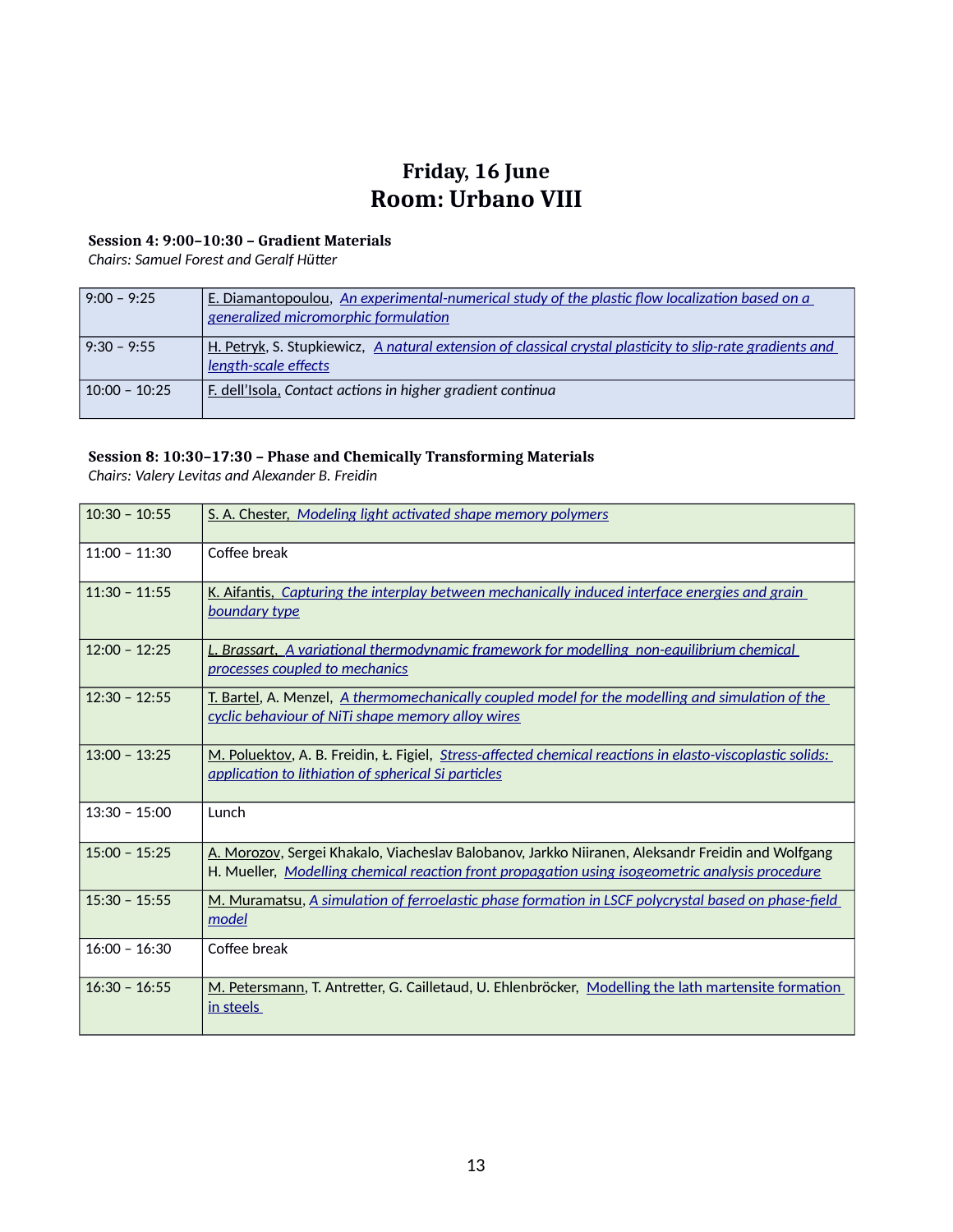### **Friday, 16 June Room: Giovan Battista Falda**

### **Session 9: 9:00–11:00 – Biomaterials**

*Chairs: Francesco dell'Isola and Luca Placidi*

| $9:00 - 9:25$   | V. Silberschmidt, Modelling cortical bone: effect of micro-morphology                                                               |
|-----------------|-------------------------------------------------------------------------------------------------------------------------------------|
| $9:30 - 9:55$   | J. Dirrenberger, Bio-inspired architectured hybrid lattice structures                                                               |
| $10:00 - 10:25$ | K. Tesnim, A. Barkaoui, T. Marzouki, M.Chafra, <i>Influence of cross links number on a collagen molecule</i><br>mechanical behavior |
| $10:30 - 10:55$ | Z. Trad, The influence of varying frontal correction angle on stress distribution within the knee joint<br>during HTO               |
| $11:00 - 11:30$ | Coffee break                                                                                                                        |

### **Session 7: 11:30 –13:00 Nanomechanics**

*Chairs: Istvan Groma and Pavel Dłuzewski*

| $11:30 - 11:55$ | P. Dłuzewski, Tensor form of Vegard's law for crystals of low symmetry                                           |
|-----------------|------------------------------------------------------------------------------------------------------------------|
| $12:00 - 12:25$ | P. Sandeep, Mechanical properties of nanostructured porous silica aerogel using molecular dynamics<br>simulation |
| $12:30 - 12:55$ | C. Gerard, Plastic behavior of FCC metallic nanospheres under uniaxial compression                               |